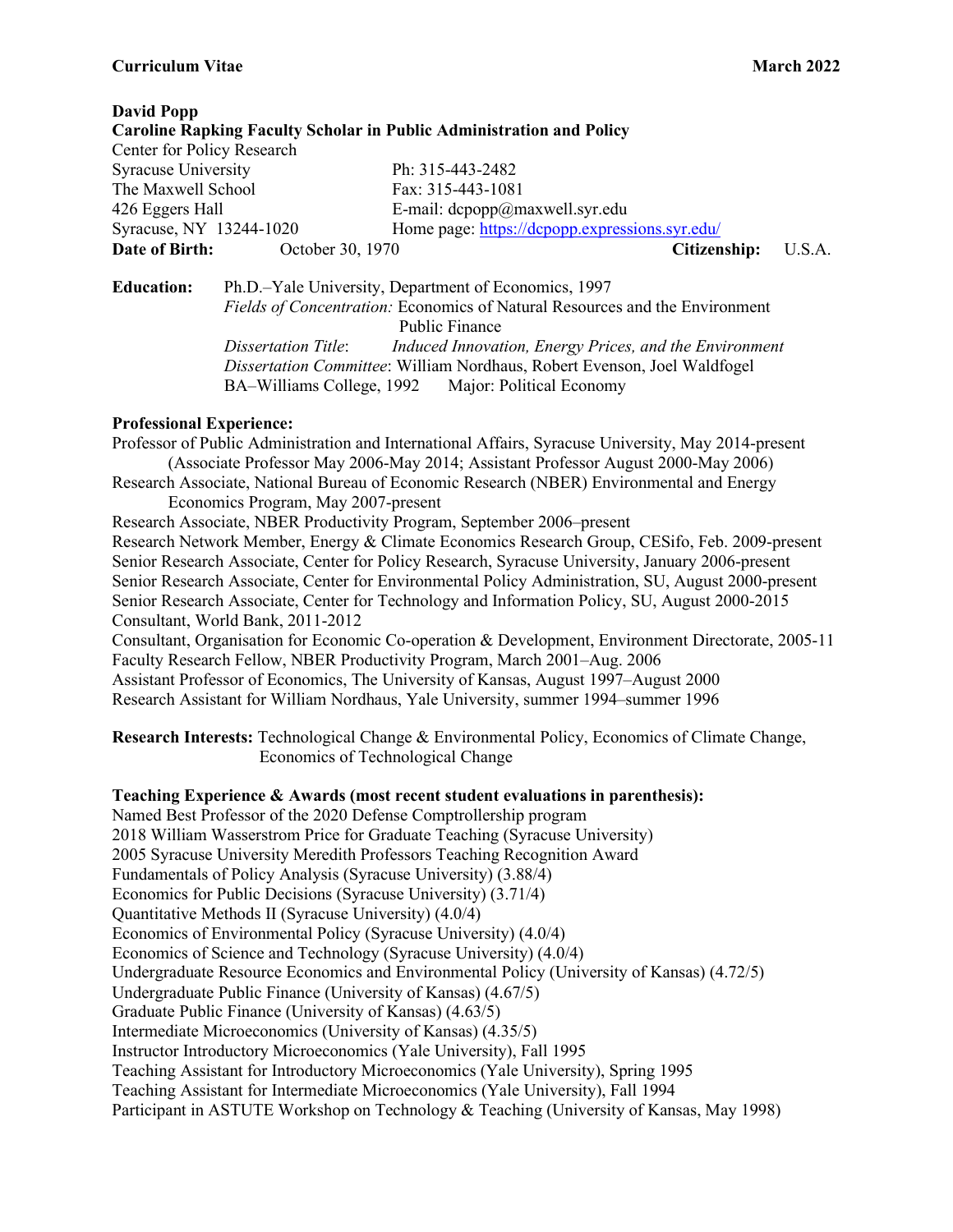# **Published Papers:**

- **Popp, David**, Francesco Vona, Giovanni Marin, and Ziqiao Chen. "The Employment Impact of Green Fiscal Push: Evidence from the American Recovery Act", forthcoming in *Brookings Papers on Economic Activity*.
- Grubb, Michael; Paul Drummond, Alexandra Poncia, Will McDowall, **David Popp**, Sascha Samadi, Cristina Peñasco, Kenneth Gillingham, Sjak Smulders, Matthieu Glachant, Gavin Hassall, Emi Mizuno, Edward Rubin, Antoine Dechezleprêtre, Giulia Pavan, "Induced innovation in energy technologies and systems: a review of evidence and potential implications for CO2 mitigation" E*nvironmental Research Letters* 16(4), 043007. [https://iopscience.iop.org/article/10.1088/1748-](https://iopscience.iop.org/article/10.1088/1748-9326/abde07/meta) [9326/abde07/meta.](https://iopscience.iop.org/article/10.1088/1748-9326/abde07/meta)
- **Popp, David**, "Promoting Clean Energy Innovation at the State and Local Level," *Agricultural and Resource Economics Review*, August 2020, 49(2), 360-373.
- Chen, Ziqiao, Giovanni Marin, **David Popp**, and Francesco Vona, "Green Stimulus in a Post-pandemic Recovery: the Role of Skills for a Resilient Recovery," *Environmental and Resource Economics*, August 2020, 76(4), 901-911.
- **Popp, David**, "Environmental Policy and Innovation: A Decade of Research", *International Review of Environmental and Resource Economics*, 2019, 13(3-4), 265-337. <http://dx.doi.org/10.1561/101.00000111>
- Vona, Francesco, Giovanni Marin, Davide Consoli, and **David Popp**, "Environmental Regulation and Green Skills: an empirical exploration," *Journal of the Association of Environmental and Resource Economists*, October 2018, 5(4), 713-753.
- Verdolini, Elena, Francesco Vona, and **David Popp**, "Bridging the Gap: Do Fast Reacting Fossil Fuel Technologies Facilitate Renewable Energy Diffusion?" *Energy Policy*, May 2018, 116, 242-256.
- Hepburn, Cameron, Jacquelyn Pless, and **David Popp**, "Encouraging Innovation that Protects Environmental Systems: Five Policy Proposals," *Review of Environmental Economics and Policy*, Winter 2018, 12(1), 154-169.
- Johnstone, Nick, Ivan Hascic and **David Popp**, "Erratum To: Renewable Energy Policies and Technological Innovation: Evidence Based on Patent Counts," *Environmental and Resource Economics,* October 2017, 68(2), 441-444.
- Santen, Nidhi R., Mort D. Webster, **David Popp**, and Ignacio Pérez-Arriaga "Inter-temporal R&D and Capital Investment Portfolios for the Electricity Industry's Low Carbon Future," *Energy Journal*, 2017, 38(6), 1-24.
- Luo, Siping, Mary E. Lovely, and **David Popp**, "Intellectual Returnees as Drivers of Indigenous Innovation: Evidence from the Chinese Photovoltaic Industry" *World Economy*, November 2017, 40(11), 2424-2454.
- **Popp, David**, "From Science to Technology: The Value of Knowledge From Different Energy Research Institutions," *Research Policy*, November 2017, 46(9), 1580-1594.
- Webster, Mort D., Karen Fisher-Vanden, **David Popp**, and Nidhi R. Santen, "Should We Give Up After Solyndra? Optimal Technology R&D Portfolios under Uncertainty," *Journal of the Association of Environmental and Resource Economists*, September 2017, 4(S1), S123-S151.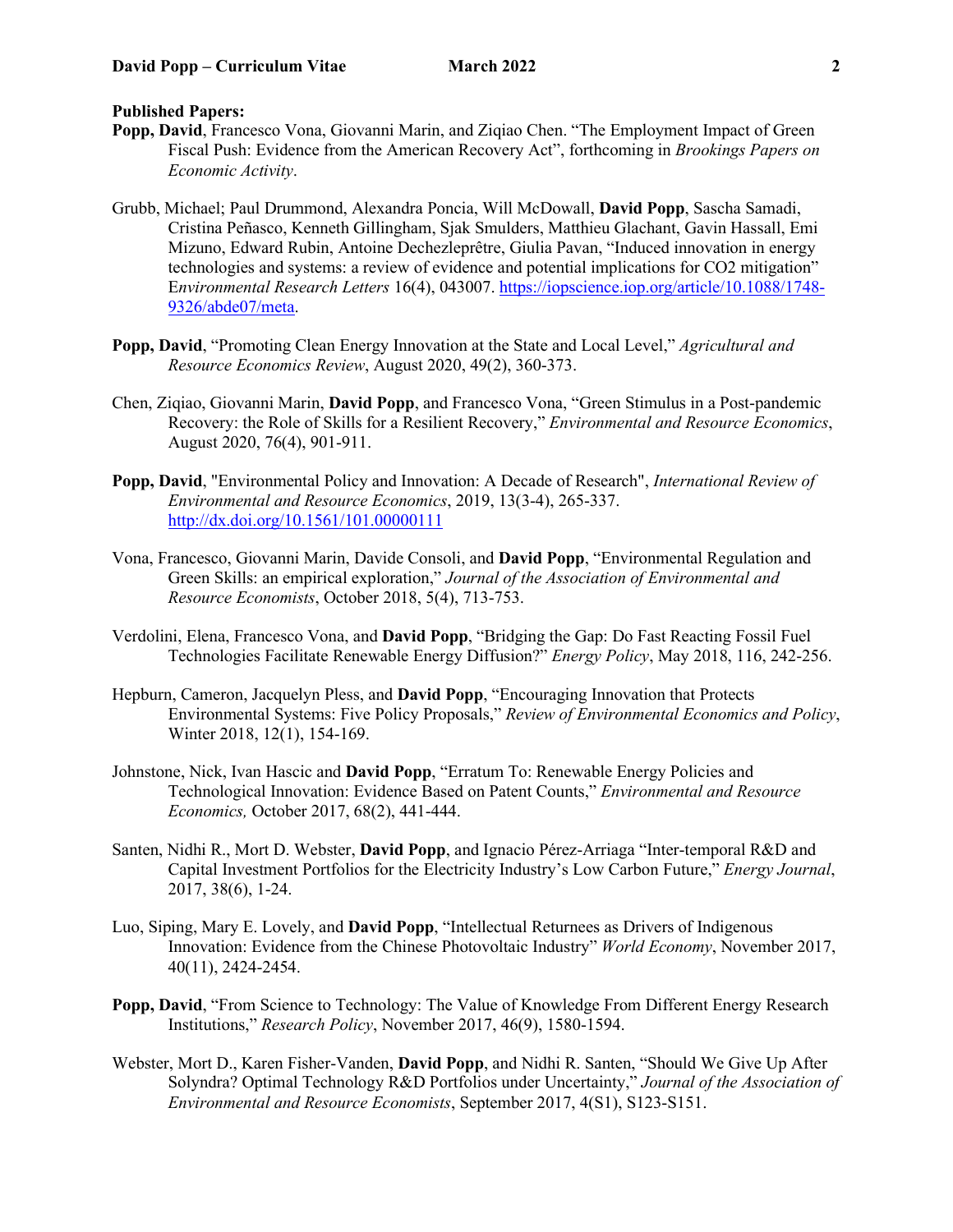- **Popp, David**, "Economic Analysis of Scientific Publications and Implications for Energy Research and Development," *Nature Energy*, April 2016, 1(4), 1-8, DOI: 10.1038/nenergy.2016.20.
- Tang, Tian and **David Popp**, "The Learning Process and Technological Change in Wind Power: Evidence from China's CDM Wind Projects," *Journal of Policy Analysis and Management*, Winter 2016, 35(1), 195-222.
- Fisher-Vanden, Karen, **David Popp**, and Ian Sue Wing, "Introduction to the Special Issue on Climate Adaptation: Improving the connection between empirical research and integrated assessment models," *Energy Economics*, November 2014, 46, 495-499.
- Miao, Qing and **David Popp**, "Necessity as the Mother of Invention: Innovative Responses to Natural Disasters," *Journal of Environmental Economics and Management*, September 2014, 68(2), 280- 295.
- **Popp, David**, Nidhi Santen, Karen Fisher-Vanden and Mort Webster, "Technology Variation vs. R&D Uncertainty: What Matters Most for Energy Patent Success?" *Resources and Energy Economics*, November 2013, 35(4), 505-533.
- Kim, Jung Eun, **David Popp**, and Andrew Prag, "The Clean Development Mechanism and Neglected Environmental Technologies," *Energy Policy*, April 2013, 55, 165-179.
- Fisher-Vanden, Karen, Ian Sue Wing, Elisa Lanzi, and **David Popp**, "Modeling climate change feedbacks and adaptation responses: recent approaches and shortcomings," *Climatic Change*, April 2013, 117(3), 481-495.
- **Popp, David** and Richard Newell, "Where Does Energy R&D Come From? Examining Crowding out from energy R&D," *Energy Economics*, July 2012, 34(4), 980-991.
- **Popp, David**, Tamara Hafner, and Nick Johnstone, "Environmental Policy vs. Public Pressure: Innovation and Diffusion of Alternative Bleaching Technologies in the Pulp Industry," *Research Policy*, November 2011, 40(9), 1253-1268.
- **Popp, David**, Ivan Hascic and Neelakshi Medhi, "Technology and the Diffusion of Renewable Energy," *Energy Economics*, July 2011, 33(4), 648-662.
- **Popp, David**, "International Technology Transfer, Climate Change, and the Clean Development Mechanism," *Review of Environmental Economics and Policy*, Winter 2011, 5(1), 131-152.
- Lovely, Mary and **David Popp**, "Trade, Technology, and the Environment: Does Access to Technology Promote Environmental Regulation," *Journal of Environmental Economics and Management*, January 2011, 61(1), 16-35.
- Reprinted in *Recent Developments in Trade and the Environment*, Brian R. Copeland, ed., Edward Elgar Publishing, 2014.
- Driesen, David M. and **David Popp**, "Meaningful Technology Transfer for Climate Disruption," *Journal of International Affairs*, 64(1), Fall/Winter 2010, 1-15.
- **Popp, David**, "Exploring the Links Between Innovation and Diffusion: Adoption of NOX Control Technologies at U.S. Coal-fired Power Plants," *Environmental and Resource Economics*, March 2010, 45(3), 319-352.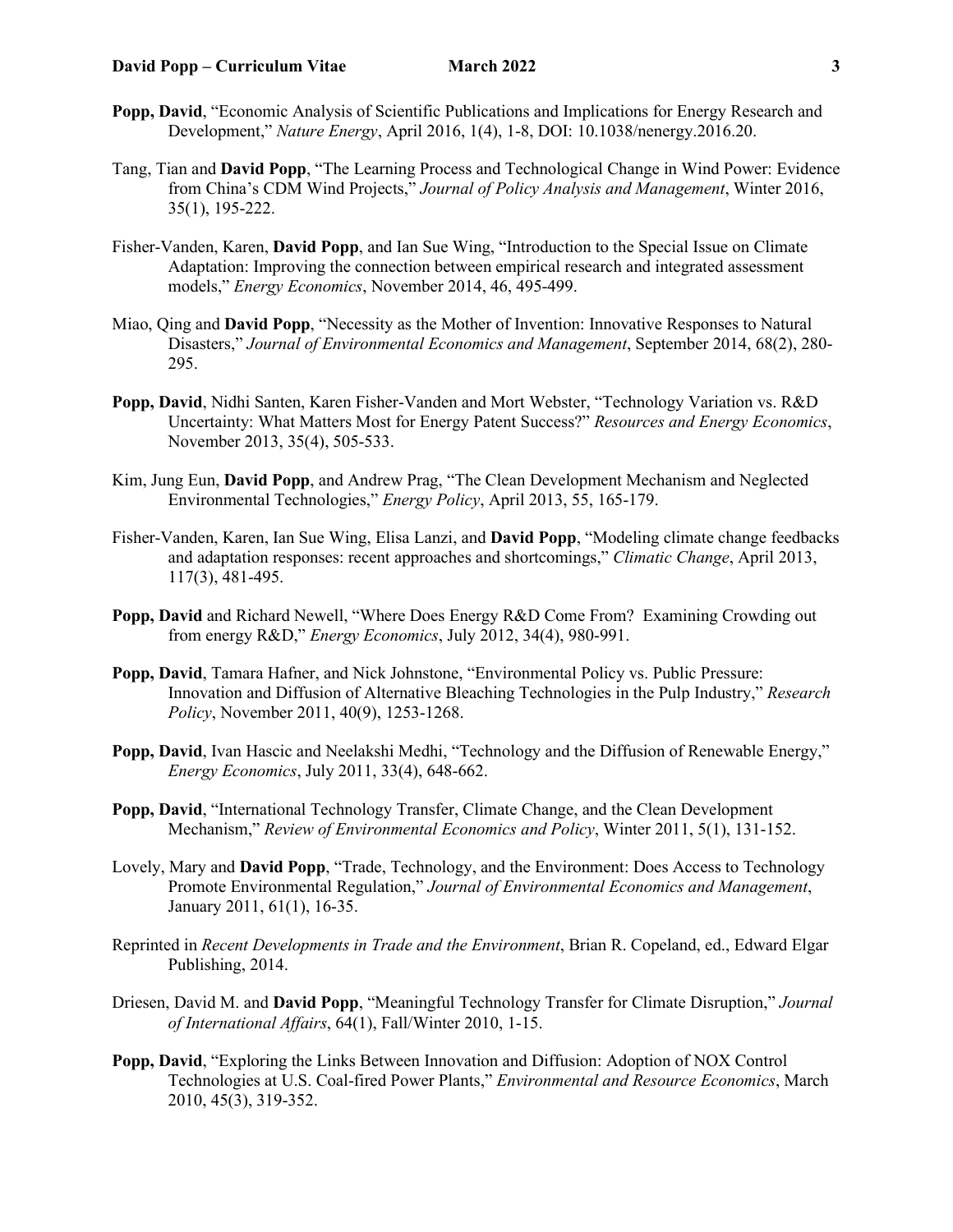- Johnstone, Nick, Ivan Hascic and **David Popp**, "Renewable Energy Policies and Technological Innovation: Evidence Based on Patent Counts," *Environmental and Resource Economics,* January 2010, 45(1), 133-155.
- Bae, Hyunhoe, Peter Wilcoxen, and **David Popp**, "Information Disclosure Policy: Does States' Data Processing Efforts Help More than the Information Disclosure Itself?" *Journal of Policy Analysis and Management*, Winter 2010, 29(1), 163-182.
- Fleishman, Rachel, Rob Alexander, Stuart Bretschneider, and **David Popp**, "Does Regulation Stimulate Technical Productive Efficiency? The Effect of Air Quality Policies on the Efficiency of U.S. Power Plants," *Energy Policy*, November 2009, 37(11), 4575-4582.
- Pizer, William A. and **David Popp**, "Endogenizing Technological Change: Matching Empirical Evidence to Modeling Needs," *Energy Economics*, November 2008, 30(6), 2754-2770.
- Wu, Yonghong, **David Popp**, and Stuart Bretschneider, "The Effects of Innovation Policies on Private R&D Investment: A Cross-national Empirical Study," *Economics of Innovation and New Technology*, June 2007, 16(4), 237–253.
- **Popp, David**, "They Don't Invent Them Like They Used To: An Examination of Energy Patent Citations Over Time," *Economics of Innovation and New Technology*, 15(8), November 2006, 753-776.
- **Popp, David**, "Innovation in Climate Policy Models: Implementing Lessons from the Economics of R&D," *Energy Economics*, 28(5-6), November 2006, 596-609.
- **Popp, David**, "R&D Subsidies and Climate Policy: Is there a 'Free Lunch'?" *Climatic Change*, 77(3-4), August 2006, 311-341.
- **Popp, David**, "Comparison of Climate Policies in the ENTICE-BR Model", *Energy Journal*, Special Issue: Endogenous Technological Change and the Economics of Atmospheric Stablilisation, 2006, 163-174.
- Köhler, Jonathan, Michael Grubb, **David Popp**, and Ottmar Edenhofer, "The Transition to Endogenous Technical Change in Climate-Economy Models: A Technical Overview to the Innovation Modeling Comparison Project," *Energy Journal*, Special Issue: Endogenous Technological Change and the Economics of Atmospheric Stablilisation, 2006, 17-55.
- **Popp, David**, "ENTICE-BR: Backstop Technology in the ENTICE Model of Climate Change," *Energy Economics*, 28(2), March 2006, 188-222.
- **Popp, David**, "International Innovation and Diffusion of Air Pollution Control Technologies: The Effects of NOX and SO2 Regulation in the U.S., Japan, and Germany," *Journal of Environmental Economics and Management*, 51(1), January 2006, 46-71.
- **Popp, David**, Lessons From Patents: Using Patents To Measure Technological Change in Environmental Models," *Ecological Economics*, 54(2-3), August 2005, 209-226.
- **Popp, David**, "Uncertain R&D and the Porter Hypothesis," *Contributions to Economic Analysis & Policy* Vol. 4: No. 1, Article 6 http://www.bepress.com/bejeap/contributions/vol4/iss1/art6/.
- Dai, Yixin, **David Popp**, and Stuart Bretschneider, "Institutions and Intellectual Property: The Influence of Institutional Forces on University Patenting," Summer 2005, *Journal of Policy Analysis and Management*, 24(3), 579-598.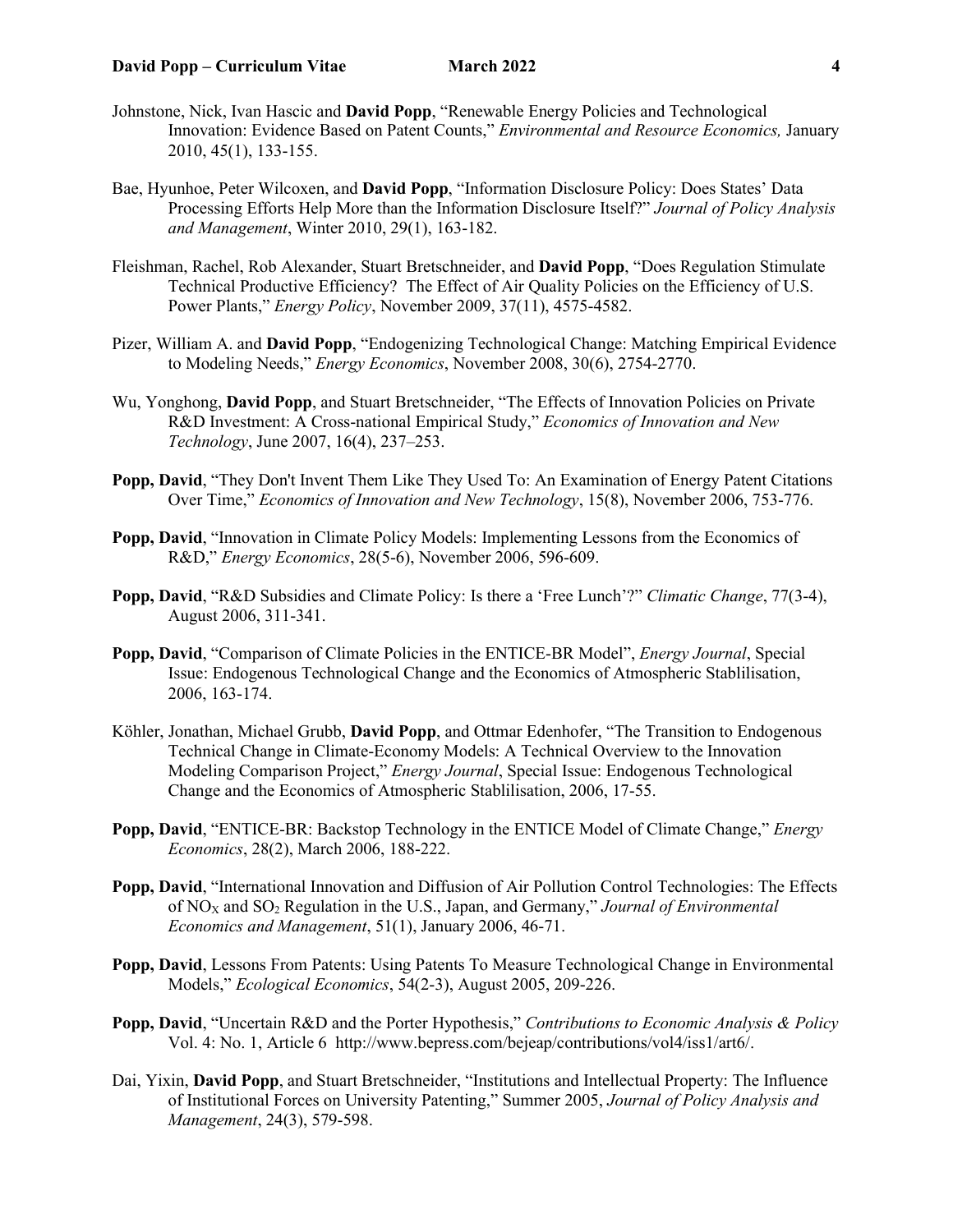- **Popp, David**, "ENTICE: Endogenous Technological Change in the DICE Model of Global Warming," *Journal of Environmental Economics and Management*, 48(1), July 2004, 742-768.
- **Popp, David**, "Pollution Control Innovations and the Clean Air Act of 1990," *Journal of Policy Analysis and Management*, 22(4), Fall 2003, 641-660.
- Johnson, Daniel K.N. and **David Popp**, "Forced Out of the Closet: The Impact of the American Inventors Protection Act on the Timing of Patent Disclosure," *RAND Journal of Economics*, 34(1), Spring 2003, 96-112.
- **Popp, David**, "Induced Innovation and Energy Prices," *American Economic Review*, 92(1), March 2002, 160-180. 2017 Association of Environmental and Resource Economists Publication of Enduring **Quality**
- **Popp, David**, "Altruism and the Demand for Environmental Quality," *Land Economics*, 77(3), August 2001, 339-349.
- **Popp, David**, "The Effect of New Technology on Energy Consumption," *Resource and Energy Economics*, 23(3), July 2001, 215-239.
- Nordhaus, William D. and **David Popp**, "What is the Value of Scientific Knowledge? An Application to Global Warming Using the PRICE Model," *The Energy Journal*, 18(1), January 1997, 1-45.

## **Book Chapters**

- **Popp, David**, Jacquelyn Pless, Ivan Haščič and Nick Johnstone. Forthcoming. "Innovation and Entrepreneurship in the Energy Sector, Forthcoming in *The Role of Innovation and Entrepreneurship in Economic Growth*, A. Chatterji, J. Lerner, S. Stern, and M.J. Andrews, eds. University of Chicago Press (also available as *NBER Working Paper #27145*).
- Dechezleprêtre, Antoine and **David Popp** 2017. "Fiscal and Regulatory Instruments for Clean Technology Development in the European Union," Chapter 6 in Energy Tax and Regulatory Policy in Europe: Reform Priorities, edited by Ian Parry, Karen Pittel, and Herman Vollebergh, MIT Press, pp. 167-213.
- **Popp, David**, "Climate-Friendly Technological Change for Developing Countries," 2015, in *Oxford Handbook of Macroeconomics of Global Warming*, edited by Lucas Bernard and Willi Semmler, Oxford University Press, pp. 321-348.
- **Popp, David**, "Innovation and Climate Policy," *Annual Review of Resource Economics*, vol. 2., 2010, Gordon C. Rausser, V. Kerry Smith and David Zilberman eds., Annual Reviews, Palo Alto, CA, 275-298.
- **Popp, David**, "Technology Transfer: Alternative Perspective," *Smart Solutions to Climate Change*, Bjørn Lomborg ed., Cambridge University Press, 2010, 371-378.
- **Popp, David**, Richard Newell and Adam Jaffe, "Energy, the Environment, and Technological Change," *Handbook of the Economics of Innovation: vol. 2*, Bronwyn Hall and Nathan Rosenberg, eds., Academic Press/Elsevier, 2010, 873-937.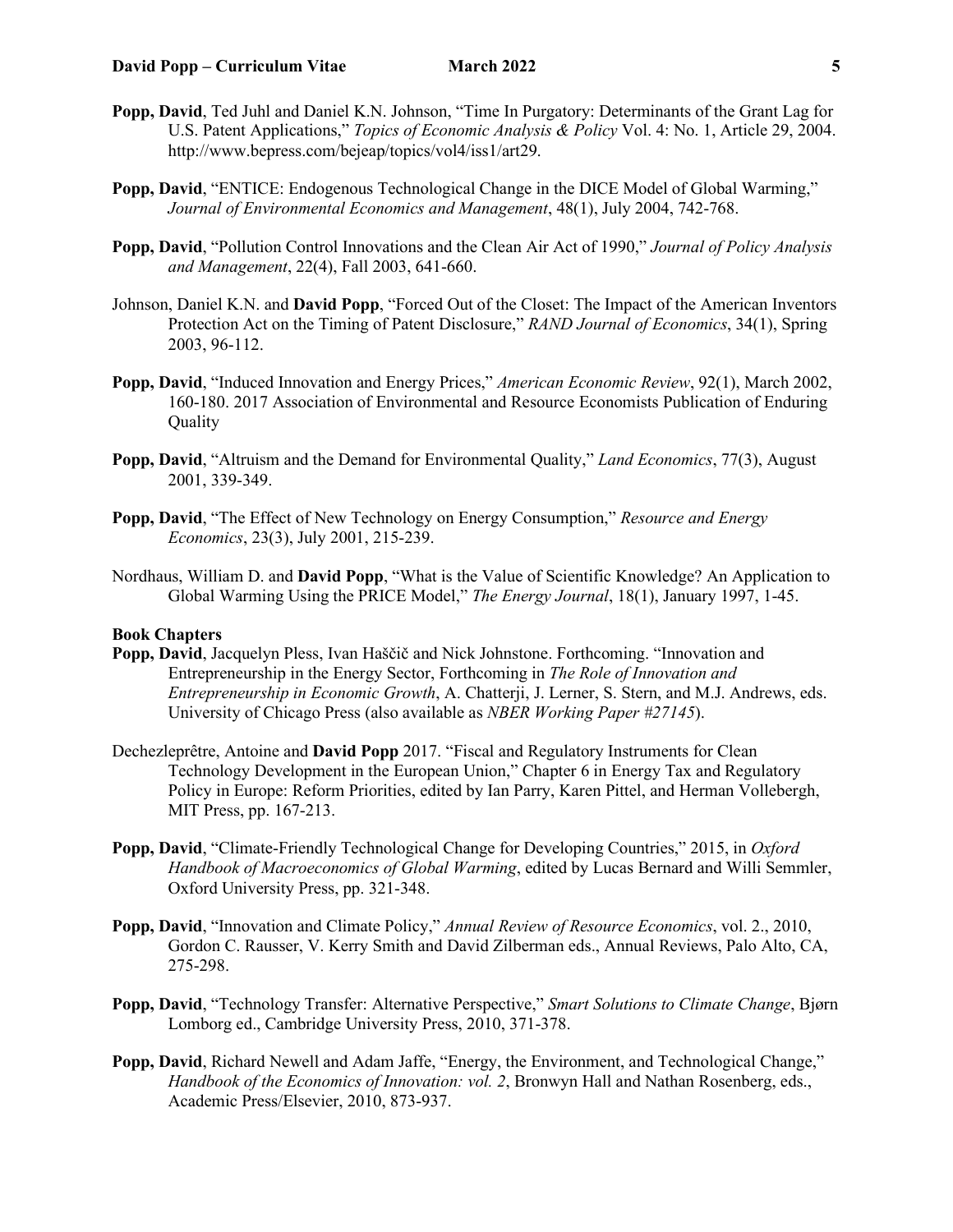- **Popp, David**, "Innovation and Energy Prices," in *Encyclopedia of Energy*, vol 3, Academic Press/Elsevier, 2004, 451-458.
- **Popp, David** and Tamara Hafner, "Policy vs. Consumer Pressure: Innovation and Diffusion of Alternative Bleaching Technologies in the Pulp Industry," in *Environmental Policy, Technological Innovation, and Patents*, Nick Johnstone and Ivan Hascic eds., OECD, Paris, 107- 138 (also appears as Organisation for Economic Co-operation and Development Environmental Directorate report # ENV/EPOC/WPNEP(2007)3).

#### **Conference Papers:**

- **Popp, David**, "Innovation in Climate Policy Models: Implementing Lessons from the Economics of R&D," prepared for presentation at the 2003 Energy Modeling Forum Workshop on Climate Change Impacts and Integrated Assessment, Snowmass, CO, August 5, 2003.
- **Popp, David**, "Using Patents To Measure Technological Change: Lessons for Climate Policy" prepared for presentation at the Sustainable Technologies for the 21st Century Workshop, Delmenhorst, Germany, December 13, 2002.

## **General Audience Publications:**

- Vona, Francesco, **David Popp** and Giovanni Marin "Who's ready for the green economy? Measuring skills for the low-carbon transition" OECD Forum Network, October 18, 2021, [https://www.oecd-forum.org/posts/who-s-ready-for-the-green-economy-measuring-skills-for-the](https://www.oecd-forum.org/posts/who-s-ready-for-the-green-economy-measuring-skills-for-the-low-carbon-transition)[low-carbon-transition](https://www.oecd-forum.org/posts/who-s-ready-for-the-green-economy-measuring-skills-for-the-low-carbon-transition)
- **Popp, David**, Ziqiao Chen, and Hossein Hosseini, "What role can green investments play in a pandemicrelated recovery?" Smart Prosperity Institute Guest Blog, July 20, 2020, [https://institute.smartprosperity.ca/PandemicRelatedRecovery.](https://institute.smartprosperity.ca/PandemicRelatedRecovery)
- **Popp, David**, Francesco Vona, and Joëlle Noailly, "Green stimulus, jobs and the post-pandemic green recovery" *VoxEU*, July 4, 2020, [https://voxeu.org/article/green-stimulus-jobs-and-post-pandemic](https://voxeu.org/article/green-stimulus-jobs-and-post-pandemic-green-recovery)[green-recovery.](https://voxeu.org/article/green-stimulus-jobs-and-post-pandemic-green-recovery)
- **Popp, David**, "Government investments can smooth worker transitions in a green economy, but must be used carefully" Smart Prosperity Institute Guest Blog, June 25, 2020, [https://institute.smartprosperity.ca/WorkerTransitions.](https://institute.smartprosperity.ca/WorkerTransitions)
- **Popp, David**, "Promoting Clean Energy Innovation," *ifoDICE Report*, Winter 2019, 17(4), 30-35.
- **Popp, David,** "Promoting Innovation for Low-Carbon Technologies" Policy Proposal 2019-14, The Hamilton Project, Brookings Institution, Washington, DC.
- **Popp, David**, "It's Time to Convince Both Liberals and Conservatives: The Time for a Carbon Tax is Now" *Newsweek*, September 18, 2019, [https://www.newsweek.com/republicans-democrats](https://www.newsweek.com/republicans-democrats-carbon-tax-now-1459915)[carbon-tax-now-1459915](https://www.newsweek.com/republicans-democrats-carbon-tax-now-1459915)
- **Popp, David**, "Clean Technology Investment Begins with a Price on Greenhouse Gas Emissions" *C.D. Howe Institute Intelligence Brief*, February 20, 2018, [https://cdhowe.org/intelligence](https://cdhowe.org/intelligence-memos/david-popp-clean-technology-investment-begins-price-greenhouse-gas-emissions)[memos/david-popp-clean-technology-investment-begins-price-greenhouse-gas-emissions](https://cdhowe.org/intelligence-memos/david-popp-clean-technology-investment-begins-price-greenhouse-gas-emissions)
- **Popp, David** and Benjamin Dachis, "A Blueprint for Going Green" *Environment & Economy Review*, June 2017, vol. 2, 6-8.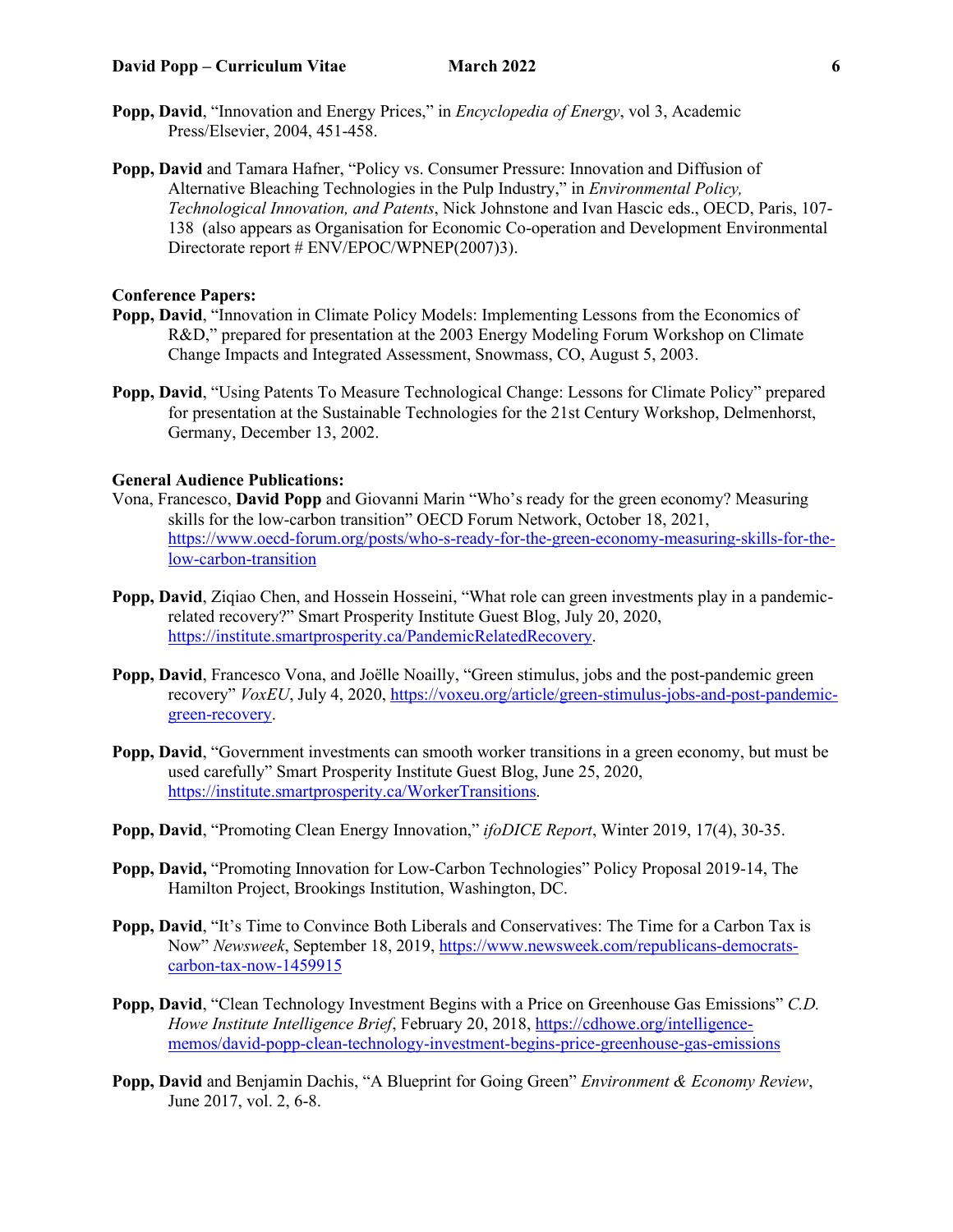- **Popp, David**, "The Future of Clean Energy Innovation in a Changing U.S. Policy Environment" Scholars Strategy Network, January 2017, [http://www.scholarsstrategynetwork.org/brief/future-clean](http://www.scholarsstrategynetwork.org/brief/future-clean-energy-innovation-changing-us-policy-environment)[energy-innovation-changing-us-policy-environment.](http://www.scholarsstrategynetwork.org/brief/future-clean-energy-innovation-changing-us-policy-environment)
- **Popp, David**, "Investing in clean tech not enough, governments need optimal policy" *Toronto Globe and Mail* op-ed, August 2, 2016, [http://www.theglobeandmail.com/report-on-business/rob](http://www.theglobeandmail.com/report-on-business/rob-commentary/investing-in-clean-tech-not-enough-governments-need-optimal-policy/article31219435/)[commentary/investing-in-clean-tech-not-enough-governments-need-optimal](http://www.theglobeandmail.com/report-on-business/rob-commentary/investing-in-clean-tech-not-enough-governments-need-optimal-policy/article31219435/)[policy/article31219435/](http://www.theglobeandmail.com/report-on-business/rob-commentary/investing-in-clean-tech-not-enough-governments-need-optimal-policy/article31219435/)
- **Popp, David**, "A Blueprint for Going Green: The Best Policy Mix for Promoting Low-Emission Technology," *C.D. Howe Institute E-Brief*, July 19, 2016.
- **Popp, David**, "Energy and Environmental Technology," *NBER Reporter*, 2015 Number 4, 13-16. Consoli, Davide, Giovanni Marin, **David Popp** and Francesco Vona, "Green Skills" *VoxEU*, May 22, 2015, [https://voxeu.org/article/green-skills.](https://voxeu.org/article/green-skills)
- **Popp, David**, "How Effective is Government-Funded Energy Research?" *Innovation* magazine, April/May 2012, 10(2), [http://www.innovation-america.org/how-effective-government-funded](http://www.innovation-america.org/how-effective-government-funded-energy-research)[energy-research.](http://www.innovation-america.org/how-effective-government-funded-energy-research)
- **Popp, David**, "Where does energy R&D come from?" *VoxEU*, November 26, 2009, <https://voxeu.org/article/where-does-energy-rd-come>

#### **Reports**

- **Popp, David**, "The Role of Technological Change in Green Growth" report prepared for the World Bank Green Development Knowledge Platform, December 2011. Also available as *NBER Working Paper #18506* and *World Bank Policy Research Paper #6239*. An edited version is scheduled to appear as a chapter in a forthcoming Oxford University Press Handbook on The Macroeconomics of Climate Change.
- **Popp, David**, Kim, Jung Eun and Andrew Prag, "The Clean Development Mechanism and Neglected Environmental Technologies" report prepared for the Environment Directorate, Organisation for Economic Co-operation and Development, August 2011.
- Contributing author, Intergovernmental Panel on Climate Change Special Report on Renewable Energy and Climate Change Mitigation, June 2011.
- **Popp, David**, "Policies for the Development and Transfer of Eco-Innovations: Lessons From the Literature" report prepared for the OECD Global Forum on Environment on Eco-innovation, September 2009.
- Contributing author, Intergovernmental Panel on Climate Change Mitigation of Climate Change report, chapter 11, "Mitigation from a cross-sectoral perspective", May 2007.
- Sue Wing, Ian and **David Popp**, "Representing Endogenous Technological Change in Models for Climate Policy Analysis: Theoretical and Empirical Considerations" chapter 7 in The Berkeley Climate Policy Study: Potential Economic Costs And Benefits Of Climate Change Policy In California" November 2005 (with Ian Sue Wing).
- **Popp, David**, "Using the Triadic Patent Family Database to Study Environmental Innovation," prepared for the Organisation for Economic Co-operation and Development Environmental Directorate, report # ENV/EPOC/WPNEP/R&D(2005)2.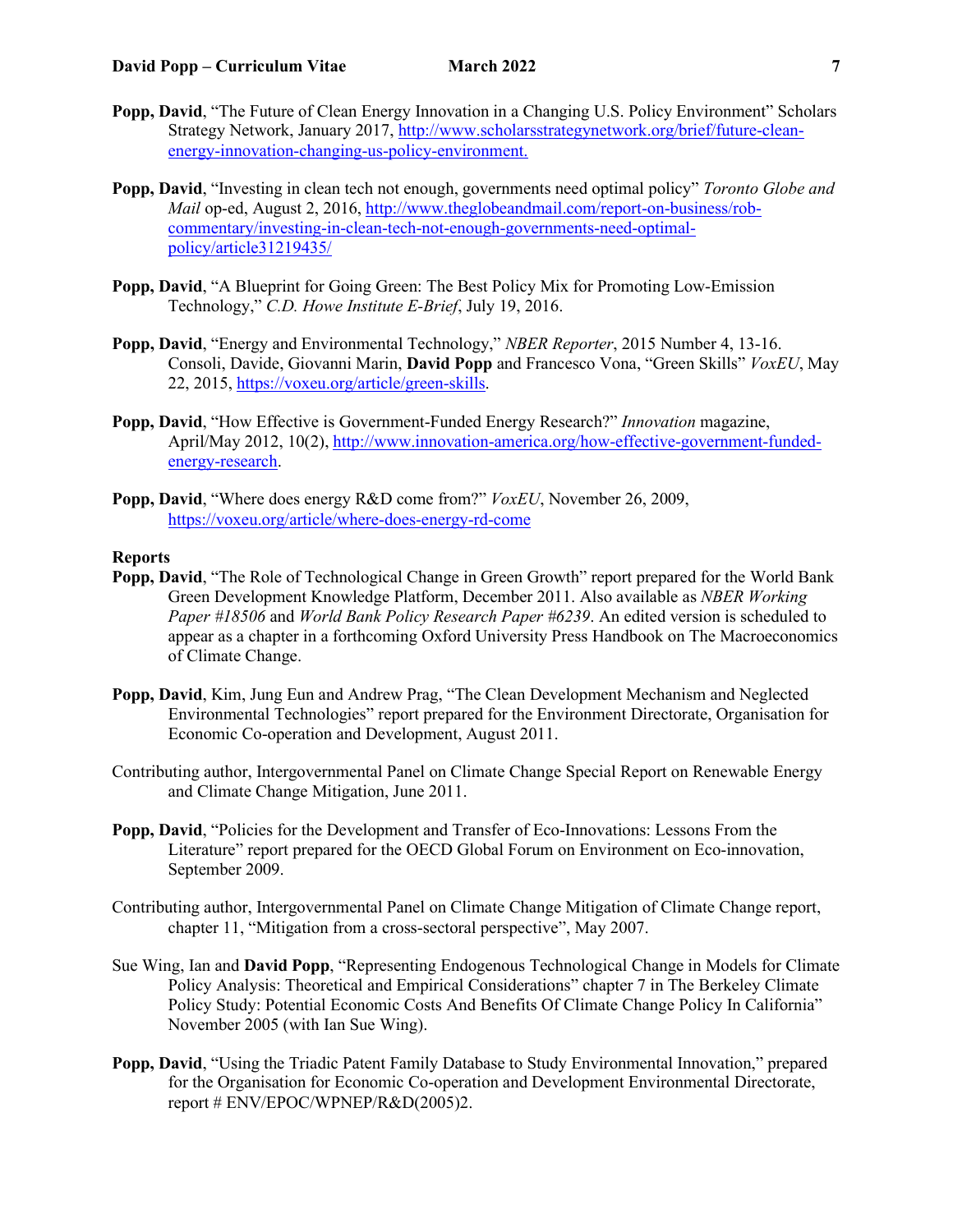## **Working Papers & Other Unpublished Work:**

- Fu, Wangcong, Chong Li, Jan Ondrich and **David Popp**, "Technological Spillover Effects of State Renewable Energy Policy: Evidence from Patent Counts" *NBER Working Paper #25390*, December 2018.
- Hafner, Tamara and **David Popp**, "China and India as Suppliers of Affordable Medicines to Developing Countries" *NBER Working Paper #17249*, July 2011.
- Ahn, Michael, Anna Yi, Cynthia Searcy and **David Popp**, "An Analysis of Scientists and Engineers: Wages, R&D Expenditures, and Patents" November 2005.
- Wu, Yonghong, **David Popp**, and Stuart Bretschneider, "Knowledge Spillovers in Interdependent Economies" May 2001.
- **Popp, David**, "Environmental Taxation in a Second-Best Setting" unpublished manuscript, Yale University, May 1995.

#### **Grants, Fellowships, Honors, and Awards:**

- Sloan Foundation, "Does Government Funding Change What You Do? The Effects of Funding on the Direction and Impact of Academic Energy Research" June 2020-May 2023.
- Sloan Foundation, "Economics of Innovation in the Energy Sector" July 2019-June 2022.
- Smart Prosperity Institute Research Network, "Can Green Government Spending Facilitate Employment Transitions in a Low Carbon Economy?" April 2019-March 2020.
- 2017 Association of Environmental and Resource Economists Publication of Enduring Quality Award
- US Department of Energy, "Research in Integrated Assessment Inter-Model Development, Testing, and Diagnostics" subcontract with Penn State University, August 2013-July 2016.
- National Science Foundation grant # SMA-1064161: "Using Scientific Publications to Evaluate Government R&D Spending: The Case of Energy" June 2011-May 2014.
- US Department of Energy, "Integrated Assessment Model Development, Comparison, and Diagnostics Project" subcontract with Penn State University, September 2010-August 2013.
- National Science Foundation grant #SES- 0825932: "DRU: An Improved Model of Endogenous Technical Change Considering Uncertain R&D Returns and Uncertain Climate Response" September 2008-August 2011 (with Karen Fisher-Vanden and Henry Jacoby).
- Daniel Patrick Moynihan Award for Outstanding Teaching, Research and Service, The Maxwell School, Syracuse University, May 2006.
- US Environmental Protection Agency, "Environmental & Resource Economics Workshop: 'Climate Policy Without Cost? Can Technology Solve the Climate Problem?'" 2005-2006 (with Peter Wilcoxen).
- US Department of Energy grant #DE-FG02-04ER63927: "Knowledge Spillovers and the Opportunity Cost of Climate Mitigation R&D" September 2004 - August 2007 (with Richard Newell).
- US Department of Energy grant DE-FG02-ER63467: "International Innovation and Diffusion of Environmental Technologies: The Case of  $NO<sub>X</sub>$ " September 2002-August 2004.
- National Science Foundation grant SES-0001679: "Induced Innovation in the DICE model of Global Warming" August 2000-July 2002.
- US Department of Energy grant 593A3140217: "Induced Technological Change with Applications to Modeling of Climate-Change Policies" 1995-97 (with William Nordhaus).
- Syracuse University, The Maxwell School, Appleby-Mosher Fund: "International Innovation and Diffusion of Environmental Technologies: The Case of  $NO<sub>X</sub>$ ", 2002-2003.
- University of Kansas New Faculty Research Grant: "The Timing of Disclosure and the Size of Innovation," 1998-99.
- University of Kansas IPPBR Grant Fellow, June 1998.
- Yale University Tuition Fellowship & Stipend, 1993-1997.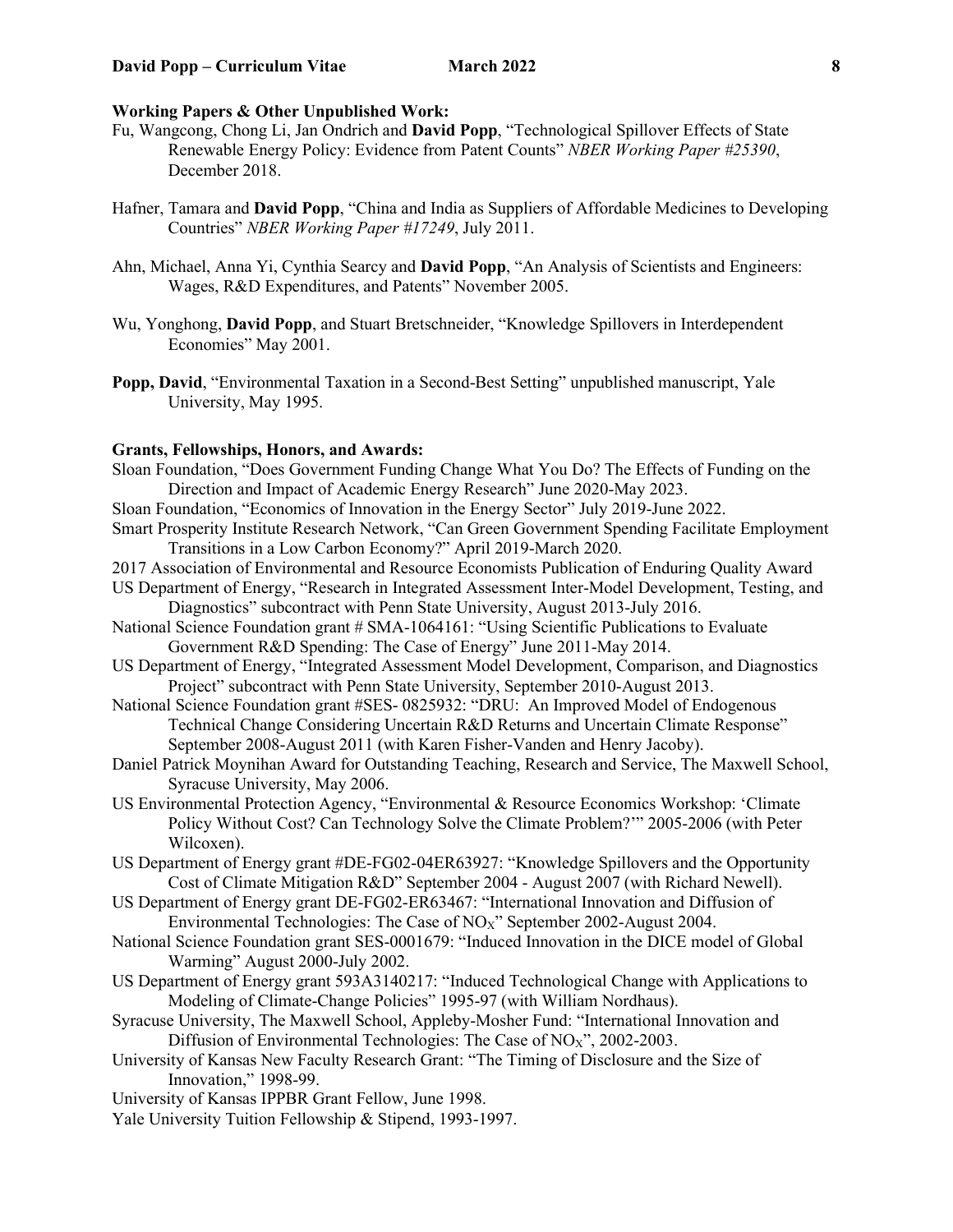Yale University Economics Department Dissertation Fellowship, 1993-1997. Williams College Class of 1960 Scholar in Political Economy 1991-1992. Williams College Sloan Grant in Political Economy 1991. Graduated from Williams with Highest Honors for Senior Thesis: "Strategies for Reducing Gasoline Consumption in the United States," May 1992. Phi Beta Kappa **Public Testimony** Canadian Parliament Standing Committee on Natural Resources, February 2017 **Presentations & Seminars:** Brookings Papers on Economic Activity Fall 2021 conference online (September 2021) Danish Conference on Environmental Economics Keynote Address, online (August 2021) Tracking Clean Energy Innovation Performance through Patent Indicators: Merits, Limitations and Policy Needs panel, organized by Mission Innovation and the European Commission, online (May 2021) CESifo Energy & Climate Economics workshop, online (March 2021) CEPR-RIETI joint conference panel on Green Growth, online (March 2021) Duke Kunshan University Economics seminar, online (November 2020) London School of Economics Climate Change and Environment Research Seminar Series, online (October 2020) Harvard University Seminar on Environmental Economics, online (October 2020) Resources for the Future workshop: Evaluating Climate-oriented Economic Recovery Programs: Buildings / End Use Efficiency, online (September 2020) Greening Growth Partnership & Economics and Environmental Policy Research Network Annual Symposium, Ottawa, ON (February 2020) Economics of Environmental Policy and Innovation workshop, Keynote Speaker, Ottawa, ON (July 2019) Northeast Workshop on Energy Policy and Environmental Economics, Cambridge MA (June 2019) Northeast Agricultural and Resource Economics workshop, Keynote Speaker, Portsmouth, NH (June '19) St. Lawrence University Economics Department Seminar, Canton, NY (April 2019) National Academy of Sciences, Evaluation of SBIR at the Department of Energy (May 2018) Syracuse University, Technology & Policy Responses to Climate Change Symposium (April 2018) MIT Center for Energy and Environmental Policy Research (CEEPR) Fall Research Workshop (November 2017) University of New Hampshire Department of Economics Seminar (October 2017) Manlius Informed, "The Future of Clean Energy in a Changing Policy Environment" Manlius, NY (June 2017) Greening USA Green Bag Lunch, "A Blueprint for Going Green: Promoting Clean Energy Innovation in a Changing Policy Environment" Syracuse, NY (January 2017) Georgia Tech School of Public Policy, Atlanta, GA (November 2016) Canada-US Climate Policy Forum, Ottawa, Ontario (June 2016). Triangle Resource and Environmental Economics (TREE) seminar, Research Triangle Institute, Durham, NC (March 2016). Ontario Ministry of Environment and Climate Change, Toronto, Ontario (November 2015) Green Economy conference, Toronto, Ontario (November 2015) Keynote Speaker, "Economics of Innovation, Diffusion, Growth and the Environment" Conference, London, UK (September 2015) University of Texas Austin Energy Symposium (September 2015) London School of Economics, Grantham Research Institute on Climate Change and the Environment Research Seminar Series (May 2015) National Bureau of Economics Environmental and Energy Economics Summer Institute (July 2014).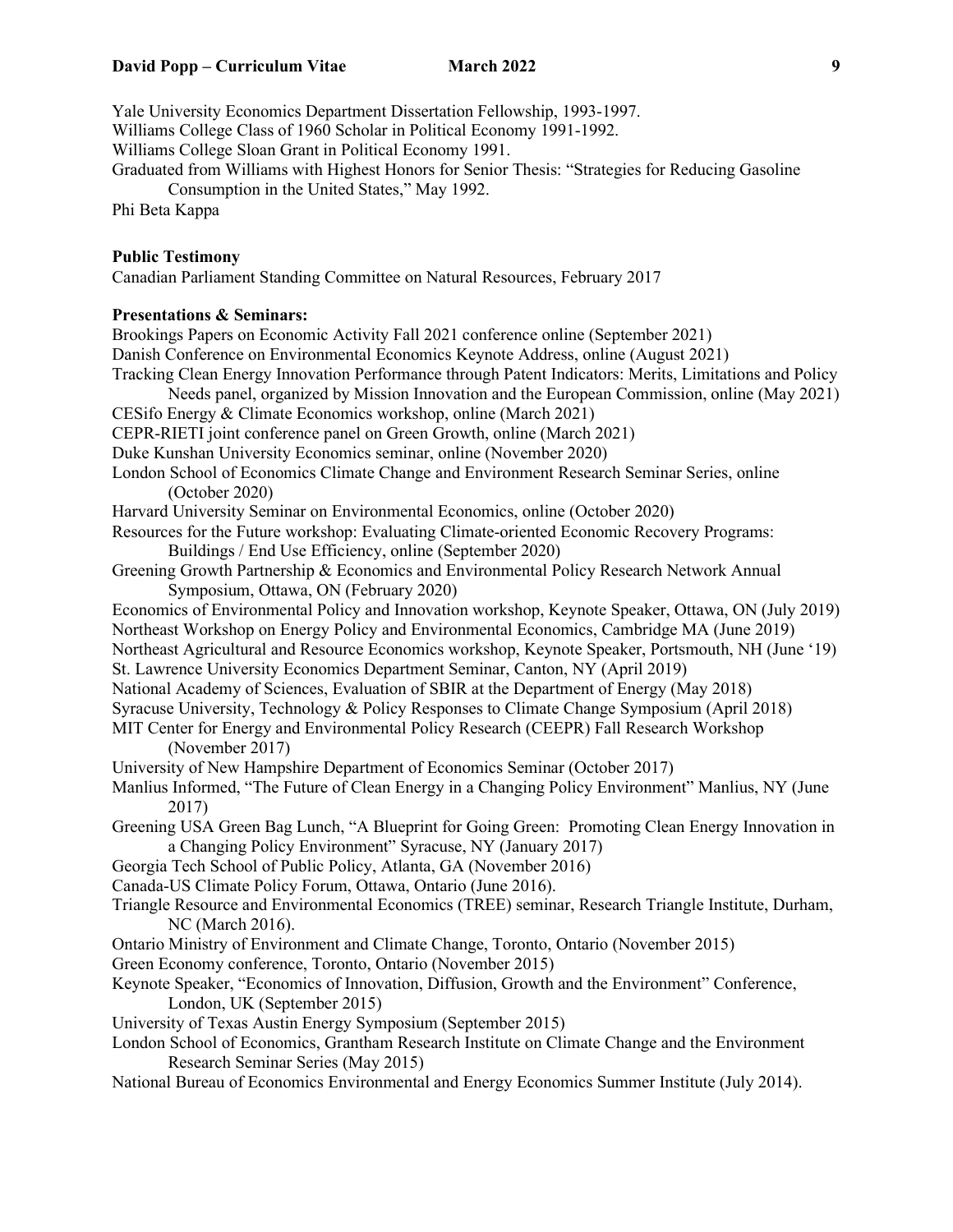Workshop on "China, the West, and the Challenge of Alternative Energy Innovation" Peterson Institute, Washington, DC (June 2014). Resources for the Future Academic Seminar Series, Washington, DC (April 2014). Syracuse University Center for Policy Research Seminar (October 2013). International Consortium on Applied Bioeconomy Research Conference, Ravello, Italy, Keynote Speaker (June 2013) World Bank Workshop on Green Growth, Competitiveness, and Innovation, Washington, DC (May 2013) Carnegie Mellon Study of Entrepreneurship, Innovation, & Technology Seminar (April 2013) Oslo Centre for Research on Environmentally friendly Energy Research Workshop, Oslo, Norway (September 2012) The Green Growth Knowledge Platform (GGKP) inaugural conference: Green Growth: Addressing the Knowledge Gaps, Mexico City, Mexico (January 2012) Syracuse University Public Finance Seminar (November 2011) Colorado College Department of Economics (April 2011) World Bank Development Research Group, Environment & Energy Team, Washington, DC (Nov. 2010) Association for Public Policy Analysis and Management Fall meeting (November 2010) Sanford School of Public Policy, Duke University (September 2010) World Congress of Environmental and Resource Economics, Montreal, Quebec (June 2010) Binghamton University Department of Economics (April 2010) Economics of Climate Change Conference, New York, NY (April 2010) OECD Global Forum on Environment focused on eco-innovation, Paris, France (November 2009) Copenhagen Consensus on Climate (August 2009) Economics of Technologies to Combat Global Warming workshop, Snowmass, CO (August 2009) International Risk Governance Council workshop: Regulation and the enabling and constraint of technological innovation – Two sides of the same coin, Washington DC (June 2009) Gosnell Lecture, Rochester Institute of Technology (March 2009) American Economic Association Winter Meetings (January 2009) EPA National Center for Environmental Economics Climate Change Economics Seminar (June 2008) Searle Center on Law, Regulation, and Economic Growth, *Research Roundtable on Alternative Energy*, Northwestern University Law School (April 2008) National Bureau of Economics Productivity Program Meeting (March 2008) ERB Institute, University of Michigan (January 2008) Association of Environmental & Resource Economics Winter Meetings, New Orleans, LA (January 2008) Association for Public Policy Analysis and Management Fall meeting (November 2007) Energy Modeling Forum, Snowmass, CO (August 2007) Centre for Economic Performance, London School of Economics (June 2007) Organized panel for APPAM Fall Research conference: "How Do We Get There From Here? Examining the Links Between Environmental Policy and Clean Technologies," Madison, WI, (November 2006) International Monetary Fund, Washington, DC (September 2006) EPA Workshop: Climate Policy Without Cost? Can Technology Solve the Climate Problem?, Washington, DC (July 2006) Sustainable Resource Use and Economic Dynamics: SURED 2006, Keynote Speaker, Ascona, Switzerland (June 2006) Technological Change and the Environment Workshop, Rockefeller Center for Public Policy, Dartmouth College (March 2006) University of Calgary Department of Economics (March 2006) University of Maryland Department of Agricultural and Resource Economics (February 2006) University of California at Berkeley Energy Institute (January 2006) Association for Public Policy Analysis and Management Fall meeting (November 2005) University of Ottawa Economics Department Seminar (October 2005)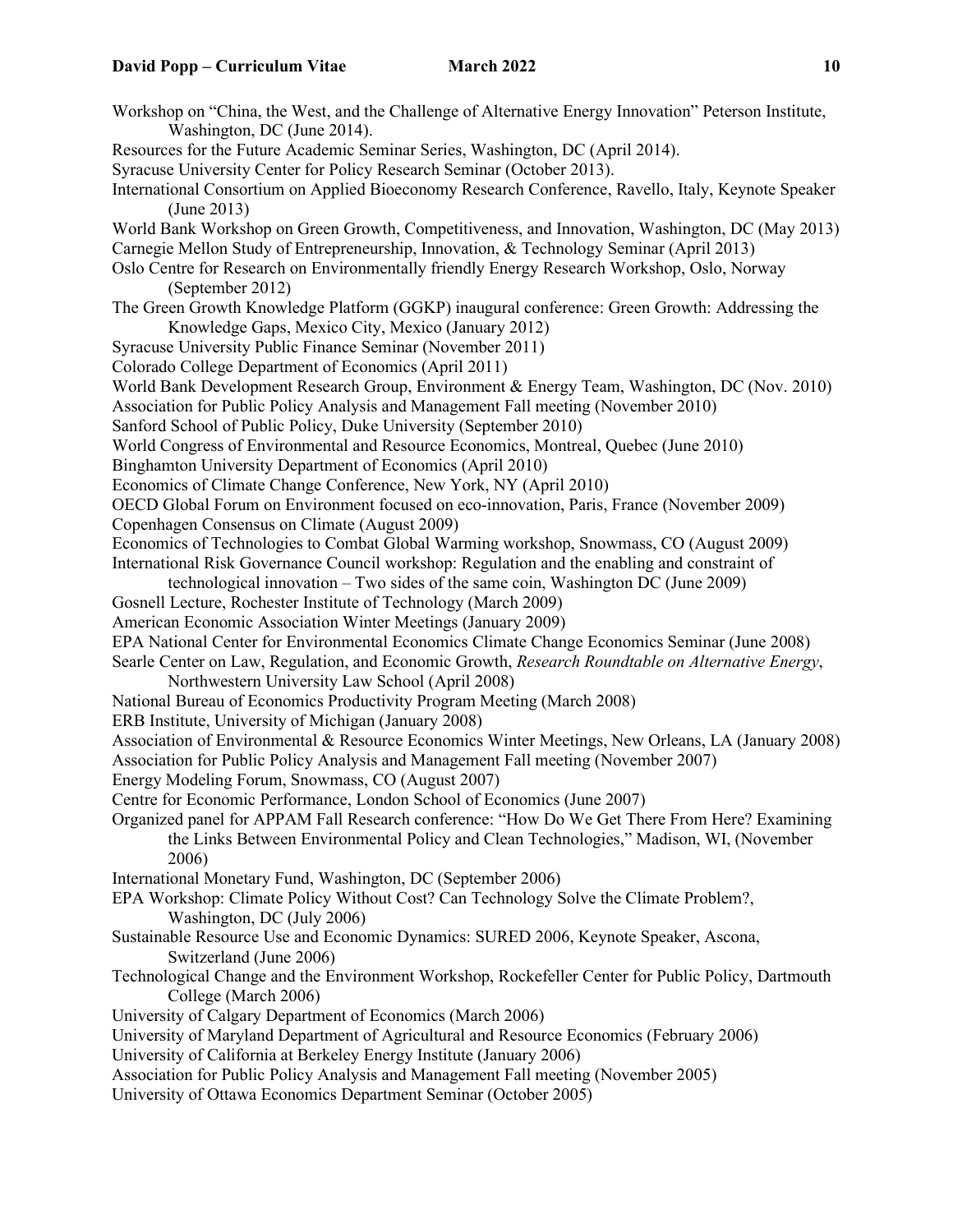Organisation for Economic Co-operation and Development Working Party on National Environmental Policy Meeting, Washington, DC (June 2005). National Bureau of Economics Environmental Economics Working Group meeting (April 2005) Yale University Environmental Economics Seminar (November 2004) Association for Public Policy Analysis and Management Fall meeting (November 2004) Stanford University Environmental Economics Seminar (May 2004) Georgia Tech School of Public Policy (February 2004) American Economic Association Winter Meetings (January 2004) Rensselaer Polytechnic Institute Department of Economics Seminar (November 2003) The Economic Dynamics of Environmental Law and Static Efficiency Conference, Syracuse NY (October 2003) Energy Modeling Forum Workshop on Climate Change Impacts and Integrated Assessment, Snowmass, CO (August 2003) American Economic Association Winter Meetings (January 2003) Sustainable Technologies for the 21<sup>st</sup> Century Workshop, Delmenhorst, Germany (December 2002) Harvard University, John F. Kennedy School of Government Seminar in Environmental Economics and Policy (October 2002) American Environmental Economics Association Winter Meetings (January 2002) Syracuse University Department of Economics (April 2001) American Economic Association Winter Meetings (January 2001) National Bureau of Economics Summer Workshop on Public Policy and the Environment (August 2000) American Environmental Economics Association Winter Meetings (January 2000) Heartland Environmental Workshop, Ames, IA (September 1999) Massachusetts Institute of Technology Joint Program on the Science & Policy of Global Change (July 1999) National Bureau of Economics Summer Workshop on Patents and Public Policy (July 1999) National Bureau of Economics Summer Workshop on Productivity and R&D (July 1998) National Bureau of Economics Summer Workshop on Public Policy and the Environment (August 1998) University of Missouri at Columbia (October 1998) National Bureau of Economics Summer Workshop on Public Policy and the Environment (August 1997)

### **Students Advised:**

*Syracuse University Public Administration Ph.D. Students:* Yonghong Wu Jung Eun Kim Qing Miao<br>Kelly Stevens Tamara Hafner Hyunhoe Bae Tian Tang Lance Cooper Brian Ohl Alejandro Amezcua Ziqiao Chen Robert Alexander Myriam Grégoire-Zawilski *Syracuse University Social Sciences Ph.D. Students:* Neelakshi Medhi *Syracuse University Masters in International Relations Students:*  Neelakshi Medhi ah ay kalendar ah ah ah Anupama Rajaraman Koji Takahashi **Eduardo Valle** Anand Rao Lulu Zhang Yosuke Asai Jonathan Gupton Keisuke Nakashima Sarah Jones *Syracuse University Ph.D. Committee Member–Other Departments:* Timm Kroeger (SUNY-ESF) Carlos Moreno (SUNY-ESF) Jaewon Choi (SUNY-ESF)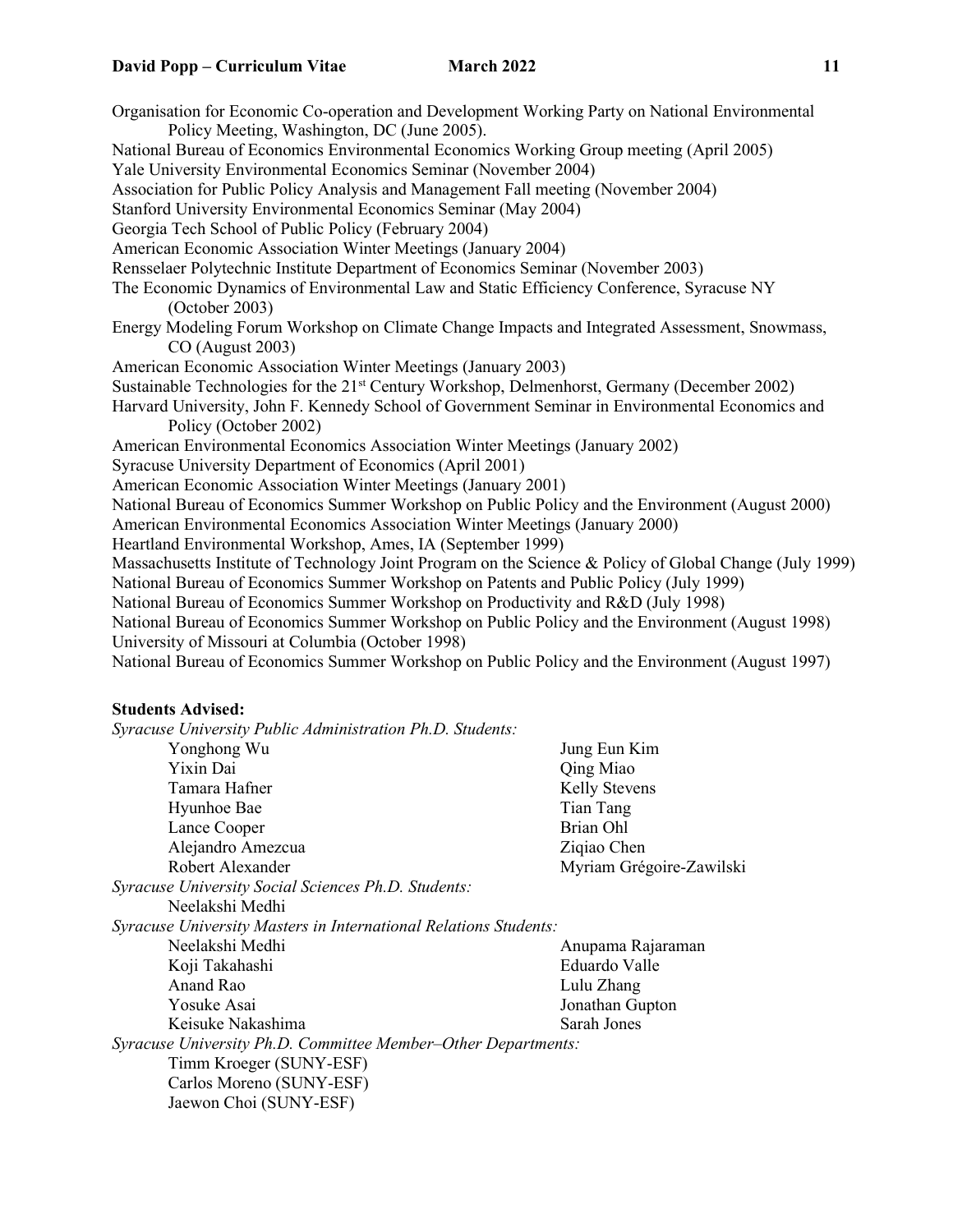Hyunkee Bae (SUNY-ESF) Becky LaFrancois (Economics) Chong Li (Economics) *Syracuse University Masters Committee–Other Departments:*  Sangjoon Park (SUNY-ESF) Godfrey Ofezu (SUNY-ESF)

# **Professional Service:**

# *Editorial:*

| Co-Editor, Journal of the Association of Environmental and Resource Economists 2014-2020                                                                              |
|-----------------------------------------------------------------------------------------------------------------------------------------------------------------------|
| Co-Editor, Environmental and Resource Economics 2010-2020                                                                                                             |
| Co-Editor, Journal of Environmental Economics and Management 2011-2013<br>Associate Editor, Energy Economics 2004-                                                    |
| Editorial Council, Journal of Environmental Economics and Management, 2007-2011                                                                                       |
| Editorial Board, Environmental Innovation and Societal Transitions, 2011                                                                                              |
| Co-Editor, <i>Energy Economics</i> special issue on Climate Adaptation, 2012-2013                                                                                     |
| Expert panel/review boards:                                                                                                                                           |
| Scientific Advisory Board, "Evaluating Policy Instruments for the Transformation to a Low                                                                             |
| Carbon Economy: Causal Evidence from Administrative Micro Data (TRACE)", 2019-                                                                                        |
| National Science Foundation review panel, 2012                                                                                                                        |
| Porter Hypothesis Meta-analysis Expert Panel, Ottawa, ON, November 2012                                                                                               |
| Member, Advisory Committee of the Green Growth Knowledge Platform, 2012-2016                                                                                          |
| GAO Expert Panel on Climate Change Economics, 2007                                                                                                                    |
| Member, Environmental Protection Agency's Advisory Council on Clean Air Compliance                                                                                    |
| Analysis, November 2006-2009                                                                                                                                          |
| Workshop/session organizer:                                                                                                                                           |
| Co-organizer, NBER Workshop "Economics of Innovation in the Energy Sector", Sept.2020,                                                                                |
| April 2021.                                                                                                                                                           |
| Panel co-organizer for APPAM Fall Research conference: "Energy and Environmental Policy and                                                                           |
| Governance in China and the U.S.," Washington, DC, (November 2013)<br>Workshop co-organizer and <i>Energy Economics</i> special issue co-editor, "Climate Adaptation: |
| Improving the connection between empirical research and integrated assessment models,"                                                                                |
| Cambridge, MA, May 17-18, 2012.                                                                                                                                       |
| Co-organizer, NBER Energy and Environmental Economics & Productivity Economics joint                                                                                  |
| meeting, March 2010                                                                                                                                                   |
| Organized panel for APPAM Fall Research conference: "How Do We Get There From Here?                                                                                   |
| Examining the Links Between Environmental Policy and Clean Technologies," Madison, WI,                                                                                |
| (November 2006)                                                                                                                                                       |
| Discussant:                                                                                                                                                           |
| NBER Summer Institute Environmental and Energy Economics Program, July 2018                                                                                           |
| 2nd Northeast Workshop on Energy Policy and Environmental Economics, Cornell University,<br>April 2013                                                                |
| World Congress of Environmental and Resource Economics, Montreal, Quebec, June 2010                                                                                   |
| National Bureau of Economic Research (NBER) Agricultural Economics Meeting, March 2010                                                                                |
| NBER "Accelerating Innovation in Energy: Lessons from other Sectors?" April 2009                                                                                      |
| "An Innovation Strategy for Climate Change Mitigation" The Hamilton Project, Brookings<br>Institution, June 2008                                                      |
| American Economic Association Annual Meeting, January 2006, January 2009                                                                                              |
| National Bureau of Economic Research Productivity Meeting, March 2004                                                                                                 |
| NBER Summer Institute Environmental Economics Program, July 2003                                                                                                      |
| NBER Summer Institute Productivity Program, July 2001, July 2004                                                                                                      |
| Session Chair, Association for Public Policy Analysis and Management Fall meeting, Nov. 2007                                                                          |
|                                                                                                                                                                       |